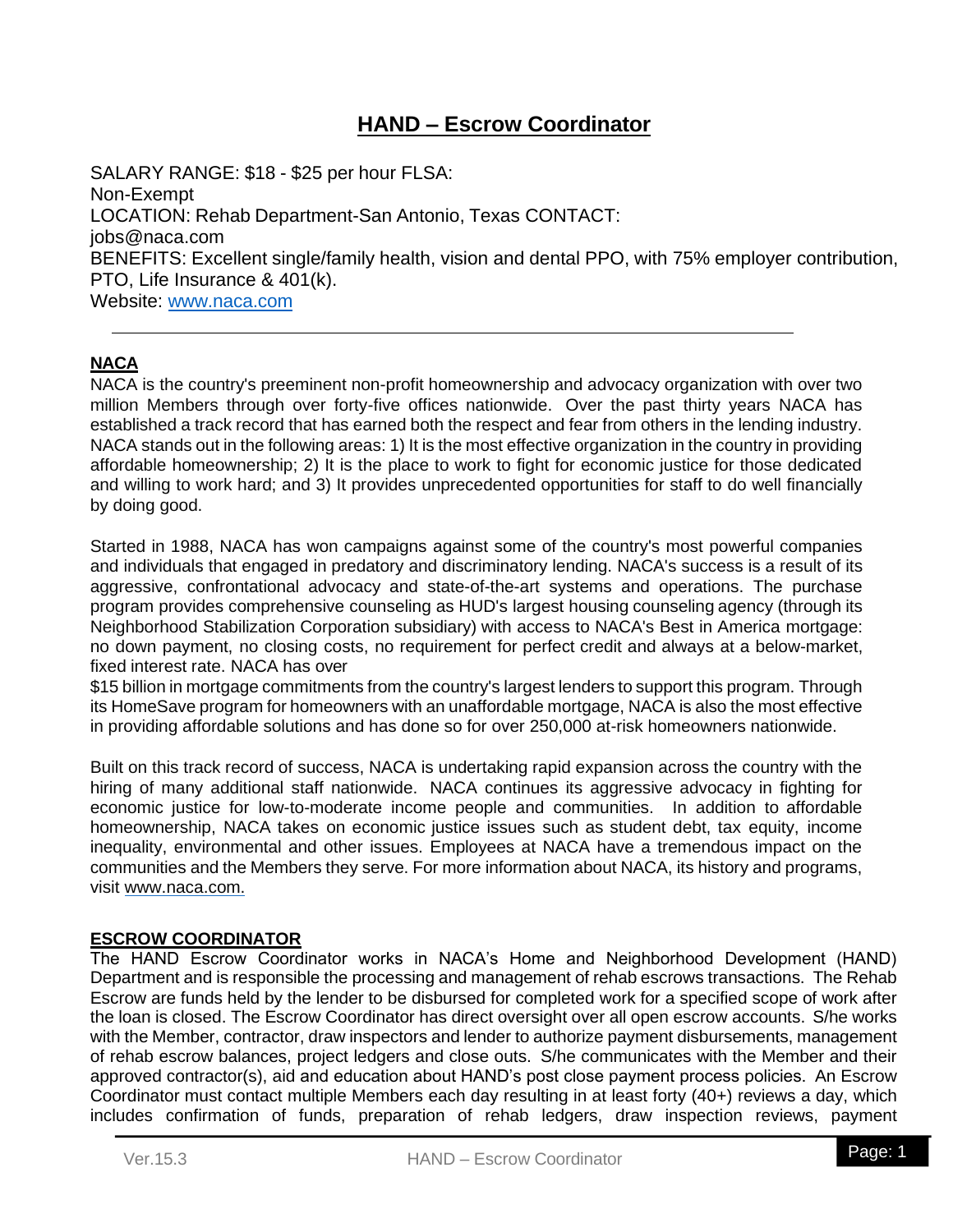authorizations, lender payment conditions, reconciliation of funds resulting from project change orders and eventual escrow close out requests. The Escrow Coordinator works directly with the lender's construction lending teams maintaining regular reporting of all open accounts, setting up new vendors, providing approved supporting documentation of all project work and addressing aged account reviews.

# **JOB RESPONSIBILITIES:**

This position requires general accounting and bookkeeping experience in facilitation of the Rehabilitation Escrow agreement and disbursement policies including, but not limited, to specific responsibilities described below.

- Work Escrow Confirmation and account set up Confirm that the amount available for disbursement matches final budget and Closing Disclosure. Prepare the project ledger and provide it to the Member. Confirmation done within 48 of loan closing.
- Draw Inspections Review draw inspection(s) to determine payment authorization based on the percentage of work complete with deduction for holdbacks and verified material purchases. Decision within 24 hours of receiving draw inspection including requesting additional documentation and information from Member and contractor.
- Payment Authorizations Review draw inspection and inspector comments related to completeness and quality of work. Communicate with Member concerning inspection and applicable comments. Determine the agreed upon amount to release to contractor for partial or full and final payment. Communicates with Member within 48 hours of receipt of inspection.
- Payment Turn Times requesting payment to contractor from lender within 48 hours of receiving Member's approval, contractor's lien waiver and applicable supporting documents.
- Lender Payment within 48 hours of proof of disbursement by Lender, scan proof into file and update project ledger. Send Member project ledger noting balance of escrow account.
- Vender Set-Up Confirm that license, insurance and W9 are current and submitted to Lender for future payment disbursements.
- Lien Waivers Receive and confirm accurate lien waiver in amount of payment release for partial or final payments.
- Payment Verification verify and document all approved change order deductions and credits to support accurate accounting of monies applied to each contract agreement supporting total amount of funds due contractor at completion of work.
- Accounting Ledger Maintain accurate and detailed ledger of the Rehab Escrow balance for all approved contractors, including contingency amounts, until the scope of work is completed, and the escrow account is closed.
- Disputes Work with HAND management and Legal department regarding project disputes and litigation holds.
- Project Close Out Same day as final payment but no more than two weeks if Member seeking use of remaining contingency funds.
- Conduct bi-weekly review of open accounts and provide lender with status of project, working with RS to contact Member when a project becomes inactive, such as no inspection or payment within last 30 days.
- Documentation Provide completed detailed narratives within NACAlynx system.
- Appointments confirm and complete all scheduled appointments on HAND calendar resulting in HAND Action Plan and narrative.
- Education Members are informed of and prepared for the rehab process from inspection to post close project and payment management. Also provide such information to vendors, NACA staff, real estate agents, and others about HAND policies and procedures.
- Follow-up Follow-up with Members, Vendors, Lender, NACA staff and others.
- Project Reports Obtain regular project updates until project complete.
- Project Complete Complete rehab projects within contract agreement dates but not to exceed six (6) months from the closing date; 12 months with management exception due to extenuating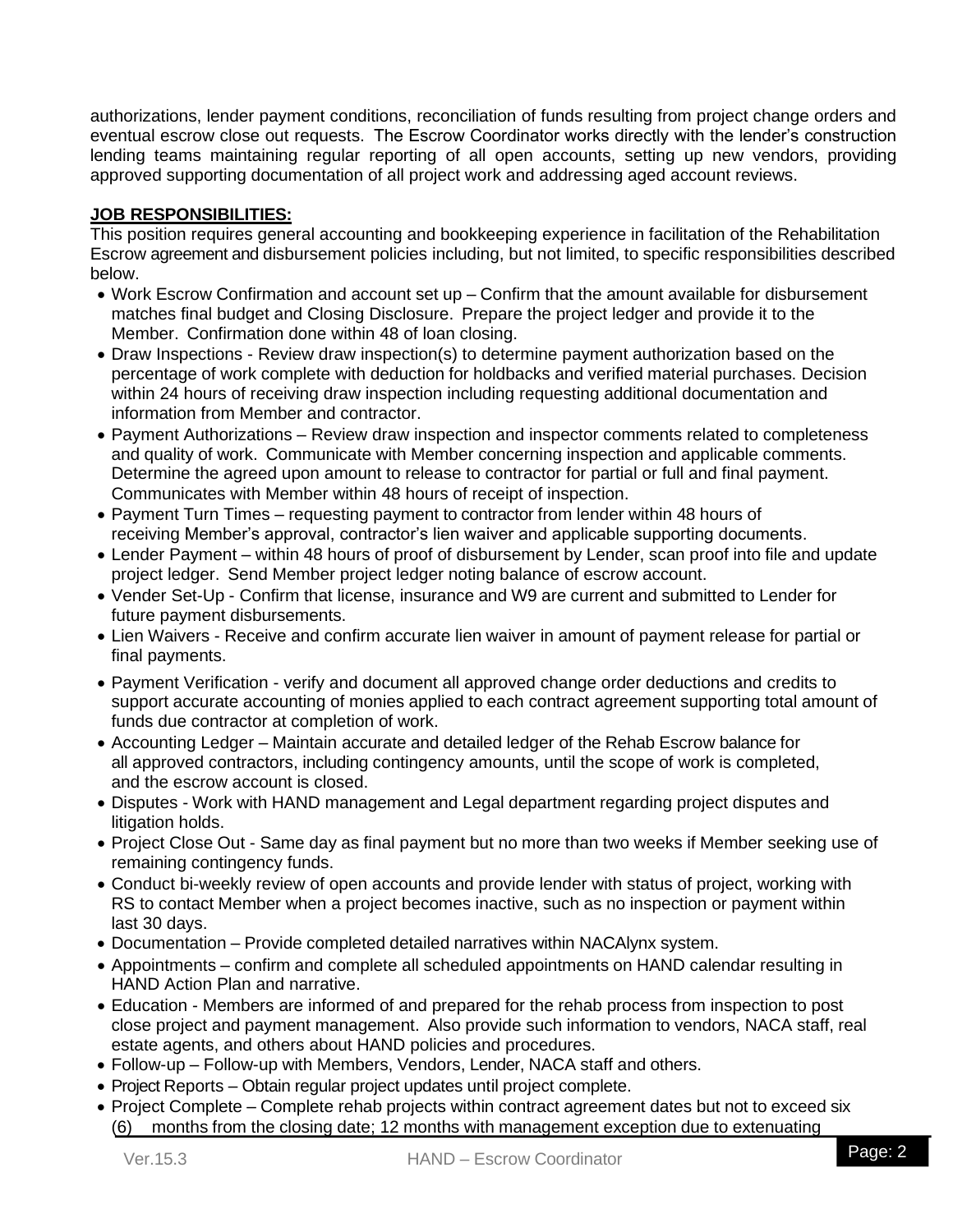circumstances.

• Aged Reports – Provide reports including Aged Account Report on status on all aged files over 6 months old, status report and others as requested.

# Office Standards:

- Phones answered promptly and professionally. Return all voicemails the same day but no later than 24 business hours.
- Conduct and complete review tasks within the HAND tickler reports (pipeline) as required.
- Maintain daily appointments in prompt and professional manner, as scheduled on HAND's appointment calendar, documenting communications and task requirements within the member's file narrative, per appointment policies.
- Inform and prepare members for the HAND rehab process from the point a property is identified until the loan is closed, and through project management as applicable.

## **TIME DEMANDS:**

The Escrow Coordinator must be able to meet the demands of the job that consists of 40 to 50 hours a week. NACA reserves the right to modify the work hours by changing hours, changing shifts, and/or requiring weekend work. Such modifications may occur on short notice including during an existing shift. The Typical day is 8:30 a.m. to 6:00 p.m.; based on performance, volume and workload. Weekends as required to complete overdue tasks ensuring closing timetables are met.

## **COMPENSATIONS:**

The compensation is between \$40,000 and \$60,000 based on an hourly pay of \$18 to \$25 an hour. The candidate's performance evaluation and future compensation is largely based on meeting the job responsibilities, competencies and skills stated herein.

## **JOB QUALIFICATIONS:**

NACA seeks leaders with a positive and open attitude, a strong work ethic and relentless commitment to success with attention to detail and ability to meet aggressive deadlines and ambitious goals. S/he is expected to have a high level of core competencies and skills included in one's personal characteristics and professional experiences in the following areas: communication, organizational skills, professional skills, professionalism, customer service, time management, positive leadership, computer skills and being mission-driven. The **Core Competencies & Skills**  are described in detail at [www.naca.com.](http://www.naca.com/)

## EDUCATION:

- a. B.A. or B.S. in Accounting, Finance, or Residential Construction Related Fields Preferred
- b. Hold License(s) or Certification(s) in one or more residential repair trade services –Preferred
- c. High School Graduate or Equivalency Required
- d. Mortgage and/or real estate courses- preferred

## EXPERIENCE:

- a. Five years or more in business accounting or bookkeeping, including banking or processing experience relating to account and/or pipeline management.
- b. Field experience as relates to Residential Construction Management, Repair, Maintenance and Inspection Services (i.e., Builder, General Contractor, Residential Property Inspector, Architect, Structural Engineer, Safety and Code specialists, etc.) - preferred.
- c. Regional knowledge of local and state building codes permits and licensing requirements.